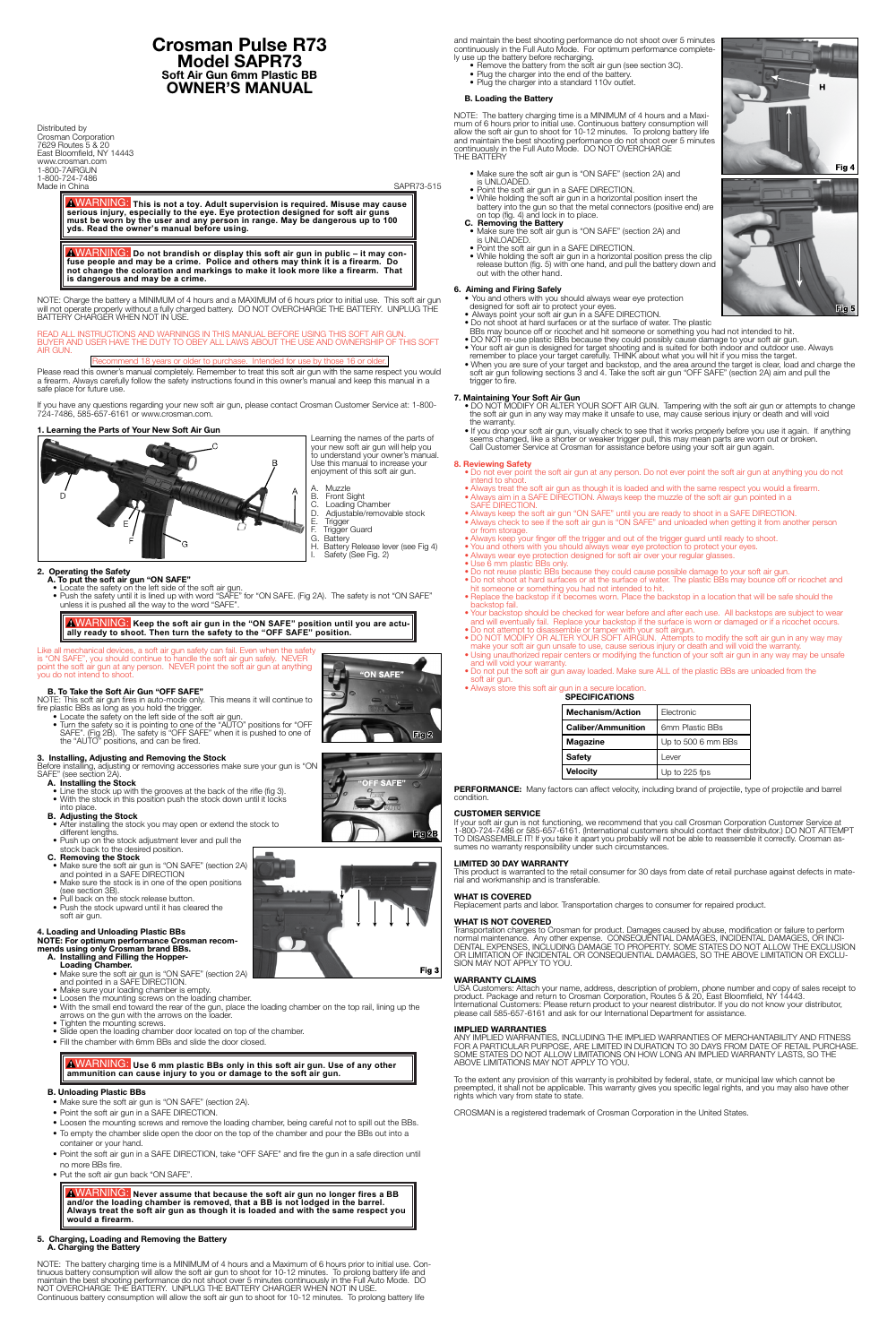## **Crosman Pulse R73 Modelo SAPR73 Arma de Aire Suave Municiones de Plástico de 6mm MANUAL DEL PROPIETARIO**

Distribuido por Crosman Corporation 7629 Routes 5 & 20 East Bloomfield, NY 14443 www.crosman.com 1-800-7AIRGUN 1-800-724-7486 Made in China

> **A ADVERTENCIA:** Éste no es un juguete. Es necesaria la supervisión de un adulto. El **uso inadecuado puede causar lesiones graves, en particular a los ojos. El usuario y todas las personas que estén al alcance del arma deben llevar protección para los ojos diseñada específicamente para armas de aire suave. Puede ser peligroso hasta a 183 metros (100 yardas). Por favor lea el manual del usuario antes de usar el arma.**

**A ADVERTENCIA:** No blanda ni muestre esta arma de aire suave en público, puede **confundir a la gente y podría ser delito. La policía y otras personas pueden pensar que se trata de un arma de fuego. No cambie la coloración o las marcas de modo que tenga un mayor parecido con un arma de fuego. Es peligroso y podría tratarse de un delito.**

NOTA: Cargue la batería un MÍNIMO de 4 horas y un MÁXIMO de 6 horas antes de usarla por primera vez. Este rifle de aire suave no funcionará correctamente sin una batería totalmente cargada. NO SOBRECARGUE LA BATERÍA. DESCONECTE EL CARGADOR DE BATERÍAS CUANDO NO SE ESTÉ USANDO. LEA TODAS LAS INSTRUCCIONES Y ADVERTENCIAS DE ESTE MANUAL ANTES DE USAR ESTA ARMA DE AIRE **SUAVE** 

EL COMPRADOR Y EL USUARIO TIENEN EL DEBER DE OBEDECER TODAS LAS LEYES RELATIVAS AL USO Y PROPIEDAD DE ESTA ARMA DE AIRE SUAVE.

> Se recomienda que la persona tenga 18 años o más para comprarla. Diseñada para ser usada por personas de 16 años de edad o mayores

- A. Boca
- B. Mira delantera<br>C. Cámara de car
- C. Cámara de carga<br>D. Culata aiustable-r D. Culata ajustable-removible<br>E. Gatillo
- E. Gatillo<br>F. Guard
- F. Guardamonte<br>G. Batería
- Batería H. Palanca de liberación de la batería (vea la Fig. 4)<br>I. Seguro (Vea la
- Seguro (Vea la Fig.2)
- **2. Operación del seguro A. Para activar el seguro del rifle de aire suave ("ON SAFE"):**
	-
- Encuentre el seguro del lado izquierdo del rifle de aire suave.<br>• Empuje la palanca hasta que esté alineada con la palabra "SAFE" de "ON SAFE" (Seguro activado). (Fig. 2A).<br>El seguro no está activado ("ON SAFE") a menos

## **A ADVERTENCIA: Mantenga el rifle de aire suave en posición de "ON SAFE" (seguro activado) hasta que esté efectivamente listo para disparar. Entonces empuje el seguro a la posición "OFF SAFE" (Seguro desactivado).**

Como todos los dispositivos mecánicos, el seguro de las armas de aire suave<br>puede fallar. Incluso con el seguro activado ("ON SAFE"), debe seguir manipu-<br>lando con seguridad el rifle de aire suave. NUNCA apunte el rifle de tenga intención de dispararle.

Por favor lea por completo este manual del usuario. Trate este rifle de aire suave con el mismo respeto que le tendría a un arma de fuego. Siempre siga cuidadosamente las instrucciones de seguridad que se encuentran en este manual del propietario y consérvelo en lugar seguro para utilizarlo en el futuro.

Si tiene preguntas sobre su nuevo rifle de aire suave, comuníquese con Servicio al cliente de Crosman al 1-800-724- 7486, al 585-657-6161 o a www.crosman.com.

## **1. Aprender las partes de su nuevo rifle de aire suave.**



Aprenderse los nombres de las partes de su nuevo rifle de aire suave le ayudará a entender el manual del propietario. Use este manual para aumentar su disfrute de este rifle de aire suave.

**ERTENCIA: Use solamente municiones de plástico de 6 mm en este rifle de aire suave. El uso de cualquier otro tipo de munición puede causarle lesiones o dañar el rifle de aire suave.**

## **B. Para desactivar el seguro de el rifle de aire suave ("OFF SAFE")**

NOTA: Este rifle de aire suave sólo dispara en modo automático. Esto significa que seguirá disparando municiones de plástico mientras usted mantenga oprimido el gatillo.

- Encuentre el seguro del lado izquierdo del rifle de aire suave.
- Gire el seguro de modo que esté apuntando a una de las posiciones "AUTO" para desactivar el seguro ("OFF SAFE"). (Fig. 2B). El seguro está desactivado ("OFF SAFE") cuando está orientado a una de las posiciones "AUTO" y se puede disparar.

## **3. Instalación, ajuste y extracción de la culata**

Antes de instalar, ajustar o extraer accesorios, asegúrese de que su rifle tenga el seguro activado ("ON SAFE").

- **A. Instalación de la culata**
	- Alinee la culata con las ranuras de la parte posterior del rifle (Fig. 3). • Con la culata en esta posición, empújela hacia abajo hasta que quede bloqueada en su sitio.
- **B. Ajuste de la culata**
- Después de instalar la culata, puede abrirla o extenderla
- a distintas longitudes. • Empuje hacia arriba la palanca de ajuste de la culata y tire de ésta hacia atrás a la posición que desee.
- **C. Extracción de la culata**
- Cuide que esté activado el seguro del rifle de aire suave
- ("ON SAFE") (sección 2A) y que esté apuntado en una DIRECCIÓN SEGURA.
- Asegúrese de que la culata esté en una de las
- posiciones abiertas (vea la sección 3B). Tire hacia atrás del botón de liberación de la culata.
	- Empuje hacia arriba la culata hasta que salga del rifle de aire suave.

### **4. Carga y descarga de las municiones de plástico NOTA: Para un desempeño óptimo, Crosman recomienda usar sólo municiones de la marca Crosman.**

- **A. Instalación y llenado de la cámara de carga.**
- Cuide que esté activado el seguro del rifle de aire suave ("ON SAFE") (sección 2A) y que esté apuntado en una DIRECCIÓN SEGURA.
	- Asegúrese de que su cámara de carga esté vacía.
	- Afloje los tornillos de montaje de la cámara de carga.
	- Con el lado estrecho mirando hacia la parte posterior del rifle, coloque la cámara de carga en el riel superior, alineando las flechas del arma con las flechas del cargador.
	- Apriete los tornillos de instalación.
	- Abra la puerta de la parte superior de la cámara de carga deslizándola.
	- Llene la cámara con municiones de 6 mm y cierre la puerta deslizándola.

## **B. Descarga de las municiones de plástico**

- Asegúrese de que el seguro de el rifle de aire suave esté activado ("ON SAFE") (sección 2A).
- Apunte el rifle de aire suave en una DIRECCIÓN SEGURA
- Afloje los tornillos de instalación y extraiga la cámara de carga, cuidando de no derramar las municiones.<br>• Para vaciar la cámara, abra la puerta de la parte superior deslizándola y vierta las municiones en un recipient
	- en su mano.
- Apunte el rifle de aire suave en una DIRECCIÓN SEGURA, desactive el seguro (póngalo en "OFF SAFE") y dispárelo hasta que ya no se disparen municiones.
	- Vuelva a activar el seguro del rifle de aire suave ("ON SAFE").

 **Nunca parta de la base de que, debido a que el rifle de aire suave ya no dispara una munición o se ha quitado el cargador, no hay una munición alojada en el cañón. Siempre trate el rifle de aire suave como si estuviera cargado y con el mismo respeto que le tendría a un arma de fuego.**

- **5. Carga, colocación y extracción de la batería**
- **A. Cargar la batería**



NOTA: Cargue la batería un MÍNIMO de 4 horas y un MÁXIMO de 6 horas antes de usarla por primera vez. El consumo continuo de la baterías permitirá que el rifle de aire dispare durante entre 10 y 12 minutos. Para prolongar la vida de la batería y conservar el mejor desempeño, no dispare más de 5 minutos continuamente en modo automático. NO SOBRECARGUE LA BATERÍA. DESCONECTE EL CARGADOR DE BATERÍAS CUANDO NO SE ESTÉ USANDO.

El consumo continuo de la baterías permitirá que el rifle de aire dispare durante entre 10 y 12 minutos. Para prolongar la vida de la batería y conservar el mejor desempeño, no dispare más de 5 minutos continuamente en modo automático. Para un desempeño óptimo, use por completo la batería antes de volver a cargarla.

**GARANTÍAS IMPLÍCITAS**<br>CUALQUIER GARANTÍA IMPLÍCITA, INCLUIDAS LAS GARANTÍAS IMPLÍCITAS DE COMERCIABILIDAD E IDONEIDAD <sub>-</sub> PARA UN PROPÓSITO EN PARTICULAR, TIENEN UNA DURACIÓN LIMITADA DE 30 DÍAS A PARTIR DE LA FECHA DE LA COMPRA AL MENUDEO. ALGUNOS ESTADOS NO PERMITEN LIMITACIONES SOBRE LA DURACIÓN DE UNA GARANTÍA IMPLÍCITA, DE MODO QUE ES POSIBLE QUE LAS LIMITACIONES ANTES INDICADAS NO SE LE APLIQUEN A USTED.

- Quite la batería del rifle de aire suave (vea la sección 3C).
- Conecte el cargador a la parte inferior de la batería.
- Conecte el cargador a un enchufe estándar de 110V.

## **B. Colocar la batería**

NOTA: Cargue la batería un MÍNIMO de 4 horas y un MÁXIMO de 6 horas antes de usarla por primera vez. El consumo continuo de la baterías permitirá que el rifle de aire dispare durante entre 10 y 12 minutos. Para prolongar la vida de la batería y conservar el mejor desempeño, no dispare más de 5 minutos continuamente en modo automático. NO SOBRECARGUE LA BATERÍA

- Asegúrese de que el seguro de el rifle de aire suave esté activado ("ON SAFE") (sección 2A) y el rifle esté DESCARGADO.
- Apunte el rifle de aire suave en una DIRECCIÓN SEGURA
- Sosteniendo el rifle de aire suave en posición horizontal, introduzca la batería en el arma de modo que los conectores de metal (extremo positivo) estén en la parte superior (fig. 4) y bloquee la batería en su sitio.

## **C. Extracción de la batería**

- Asegúrese de que el seguro de el rifle de aire suave esté activado ("ON SAFE") (sección 2A) y el rifle esté DESCARGADO.
- Apunte el rifle de aire suave en una DIRECCIÓN SEGURA
- Sosteniendo el rifle de aire suave en posición horizontal, oprima la palanca de liberación del cargador (fig. 5) con una mano y extraiga la batería con la otra.

## **6. Apuntar y disparar con seguridad**

- Usted y las demás personas deben siempre usar protección ocular diseñada para armas de aire suave con objeto de proteger sus ojos.
- Siempre apunte el rifle de aire suave en una DIRECCIÓN SEGURA
- No dispare a superficies duras o a la superficie del agua. Las municiones de plástico pueden rebotar y golpear a alguien o algo que usted no tuviera intención de golpear.
- NO reutilice las municiones de plástico, ya que podrían causarle daños a su rifle de aire suave.
- Su rifle de aire suave está diseñado para tiro al blanco y es adecuado para usarlo bajo techo o al aire libre. Recuerde siempre colocar su blanco con cuidado. PIENSE en lo que puede golpear si no atina al blanco.
- Cuando esté seguro de su blanco y respaldo, y no haya gente en el área alrededor del blanco, cargue y amartille el rifle de aire suave siguiendo las secciones 3 y 4. Desactive el seguro del rifle de aire suave (póngalo en "OFF SAFE") (sección 2A) apunte y tire del gatillo para disparar.

## **7. Mantenimiento de su rifle de aire suave**

- NO MODIFIQUE NI ALTERE EL RIFLE DE AIRE SUAVE. Forzar el rifle de aire suave o intentar modificarlo de cualquier manera pueden hacer su uso inseguro, causar graves lesiones o la muerte y anulará la garantía.
- Si el rifle de aire suave cae, revise visualmente que funcione correctamente antes de volverlo a usar. Si parece que cualquier cosa ha cambiado, como que el gatillo está más suave o más duro, puede indicar que hay piezas desgastadas o rotas. Llame al Servicio al cliente de Crosman para obtener ayuda antes de volver a usar su rifle de aire suave.

## **8. Revisión de la seguridad**

- Nunca apunte la pistola de aire suave a una persona. Nunca apunte con la pistola de aire suave a nada a lo que no tenga intención de dispararle.
- •Siempre trate la pistola de aire suave como si estuviera cargada y con el mismo respeto que le tendría a un arma de fuego.
- •Apunte siempre en una DIRECCIÓN SEGURA. Mantenga siempre el cañón de la pistola de aire suave apuntado en DIRECCIÓN SEGURA. • Mantenga siempre la pistola de aire suave en la posición "ON SAFE" (Seguro activado) hasta que esté listo para
- disparar en una DIRECCIÓN SEGURA.
- Siempre compruebe que la pistola de aire suave tenga el seguro activado ("ON SAFE") y esté descargada al<br>recibirla de otra persona o al sacarla después de estar guardada.<br>• Mantenga siempre el dedo apartado del gatillo y
- •Usted y las demás personas deben usar siempre protección ocular para proteger sus ojos.
- •Use siempre sobre sus anteojos normales una protección ocular diseñada para aire suave.
- 
- •Use solamente municiones de plástico de 6 mm. No reutilice las municiones de plástico, ya que podrían causarle daños a su pistola de aire suave.
- No dispare a superficies duras o a la superficie del agua. Las municiones de plástico pueden rebotar y golpear a<br>alguien o algo que usted no tena intención de golpear.<br>• Reemplace el respaldo si se desgasta. Coloque el r el respaldo.
- •Debe revisarse el desgaste del respaldo antes y después de cada uso. Todos los respaldos se desgastan y eventualmente dejarán de servir. Reemplace el respaldo si la superficie está desgastada o dañada, o si rebota la munición.
- 
- No intente desarmar la pistola aire suave ni la manipule indebidamente.<br>• NO MODIFIQUE NI ALTERE SU PISTOLA DE AIRE SUAVE. Los intentos de modificar la pistola de aire de cualq-<br>uier forma pueden hacer que no sea seguro
- •El uso de centros de reparaciones no autorizados o la modificación de las funciones de la pistola de aire suave en cualquier forma puede ser inseguro y anulará la garantía.
- No guarde la pistola de aire suave cargada. Asegúrese de que TODAS las municiones de plástico se hayan descargado de la pistola de aire suave. •Siempre almacene esta pistola de aire suave en un sitio seguro.
- **ESPECIFICACIONES**

| ESPECIFICACIONES          |                                          |
|---------------------------|------------------------------------------|
| Mecanismo/Acción          | Electrónico                              |
| <b>Calibre/Municiones</b> | Municiones de plástico de 6 mm           |
| Cargador                  | Hasta 500 municiones de plástico de 6 mm |
| Seguro                    | Palanca                                  |
| Velocidad                 | Hasta 68.58 mps (225 fps)                |



**SAFE**"

Fig 2B







**DESEMPEÑO:** Muchos factores afectan la velocidad, incluida la marca del proyectil, el tipo de proyectil y las condiciones del cañón.

## **SERVICIO AL CLIENTE**

Si su rifle de aire suave necesita una reparación, le recomendamos que llame a Servicio al cliente de Crosman Corporation al 1-800-724-7486 o al 585-657-6161. (Los clientes internacionales deben ponerse en contacto con su distribuidor.) ¡NO INTENTE DESARMARLO! Si lo desarma, probablemente no podrá volver a armarlo correctamente. Crosman no asume ninguna responsabilidad de garantía bajo tales circunstancias.

## **GARANTÍA LIMITADA POR 30 DÍAS**

Este producto está garantizado para el comprador al menudeo durante 30 días a partir de la fecha de compra al menudeo contra defectos en materiales y mano de obra, y es transferible.

## **QUÉ ESTÁ CUBIERTO**

Refacciones y mano de obra. Cargos del transporte del producto reparado al consumidor.

## **QUÉ NO ESTÁ CUBIERTO**

Cargos de transporte del producto a Crosman. Los daños ocasionados por mal uso, modificación o negligencia en la realización del mantenimiento normal. Cualquier otro gasto. DAÑOS CONSECUENCIALES O INCIDENTALES, O GASTOS INCIDENTALES INCLUIDOS LOS DE DAÑOS A LA PROPIEDAD. ALGUNOS ESTADOS NO PERMITEN LA EXCLUSIÓN O LIMITACIÓN DE DAÑOS INCIDENTALES O CONSECUENCIALES, DE MODO QUE ES POSIBLE QUE LA LIMITACIÓN ANTES SEÑALADA NO SE LE APLIQUE A USTED.

## **RECLAMACIONES POR GARANTÍA**

Clientes de los EE.UU.: Adjunte al producto su nombre, dirección, descripción del problema, número telefónico y una copia del recibo de ventas. Empáquelo y devuélvalo a Crosman Corporation, Routes 5 & 20, East Bloomfield, NY 14443.

Clientes internacionales: devuelva el producto a su distribuidor más cercano. Si no conoce a su distribuidor, llame al 585-657-6161 y pida hablar con nuestro departamento internacional (International Department) para obtener ayuda.

En la medida en que cualquier disposición de esta garantía esté prohibida por leyes federales, estatales o municipales que no puedan invalidarse, no será aplicable. Esta garantía le otorga derechos legales concretos y es posible que tenga también otros derechos que varían según el estado.

CROSMAN es una marca comercial registrada de Crosman Corporation en los Estados Unidos.